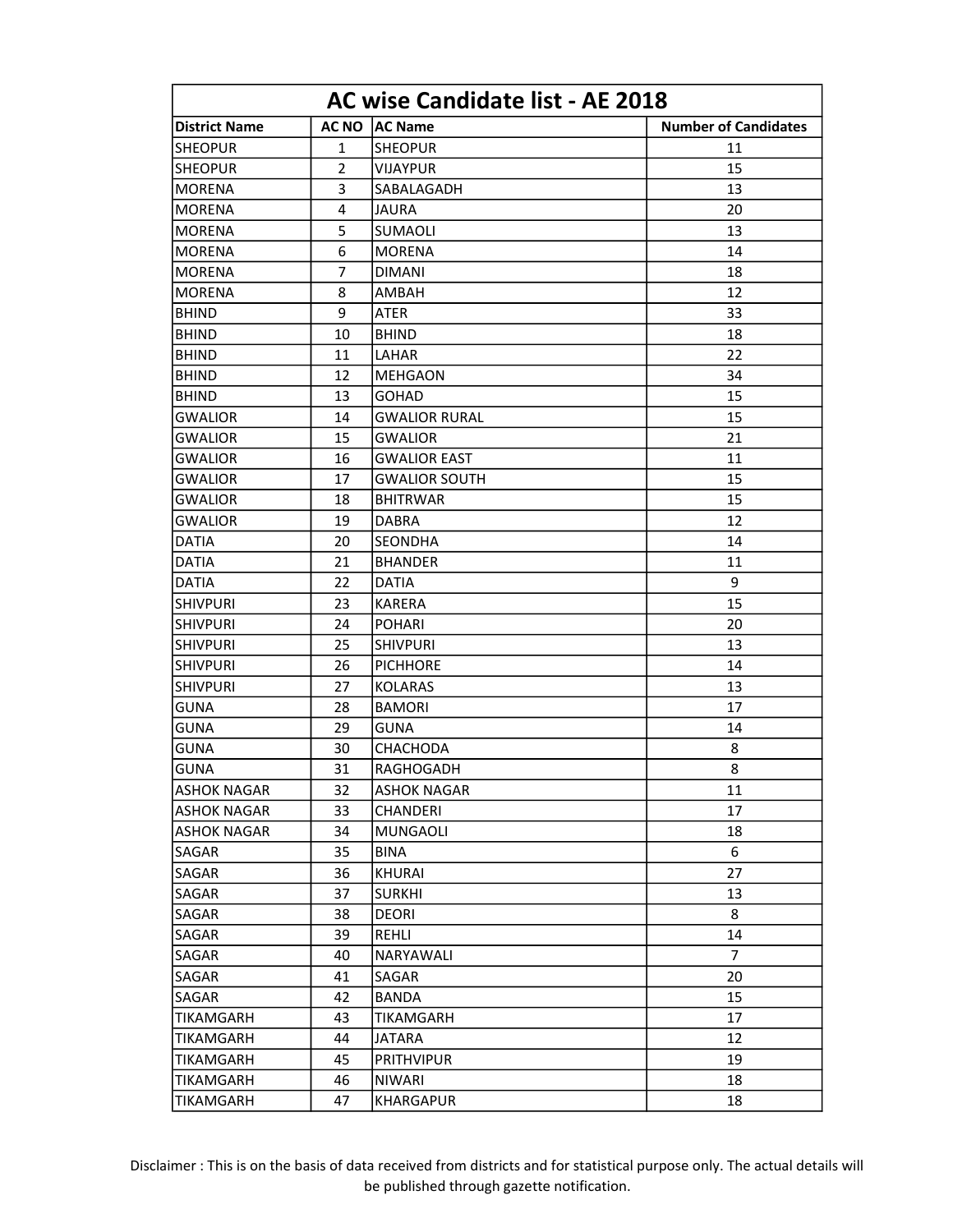| <b>District Name</b> | AC NO | <b>AC Name</b>       | <b>Number of Candidates</b> |
|----------------------|-------|----------------------|-----------------------------|
| <b>CHHATARPUR</b>    | 48    | <b>MAHARAJPUR</b>    | 16                          |
| <b>CHHATARPUR</b>    | 49    | CHANDLA              | 11                          |
| <b>CHHATARPUR</b>    | 50    | RAJNAGAR             | 13                          |
| CHHATARPUR           | 51    | <b>CHHATARPUR</b>    | 16                          |
| <b>CHHATARPUR</b>    | 52    | <b>BIJAWAR</b>       | 18                          |
| CHHATARPUR           | 53    | <b>MALHARA</b>       | 18                          |
| <b>DAMOH</b>         | 54    | PATHARIYA            | 21                          |
| <b>DAMOH</b>         | 55    | <b>DAMOH</b>         | 14                          |
| <b>DAMOH</b>         | 56    | <b>JABERA</b>        | 13                          |
| <b>DAMOH</b>         | 57    | <b>HATA</b>          | $\overline{7}$              |
| <b>PANNA</b>         | 58    | PAWAI                | 14                          |
| <b>PANNA</b>         | 59    | <b>GUNNAOR</b>       | 4                           |
| <b>PANNA</b>         | 60    | <b>PANNA</b>         | 19                          |
| SATNA                | 61    | <b>CHITRAKOOT</b>    | 20                          |
| SATNA                | 62    | <b>RAIGAON</b>       | 17                          |
| <b>SATNA</b>         | 63    | SATNA                | 30                          |
| <b>SATNA</b>         | 64    | <b>NAGOD</b>         | 15                          |
| <b>SATNA</b>         | 65    | <b>MAIHAR</b>        | 14                          |
| SATNA                | 66    | <b>AMARPATAN</b>     | 15                          |
| <b>SATNA</b>         | 67    | RAMPUR BAGHELAN      | 23                          |
| <b>REWA</b>          | 68    | <b>SIRMOUR</b>       | 20                          |
| <b>REWA</b>          | 69    | SEMARIYA             | 22                          |
| <b>REWA</b>          | 70    | <b>TEONTHAR</b>      | 20                          |
| <b>REWA</b>          | 71    | <b>MAUGANJ</b>       | 17                          |
| <b>REWA</b>          | 72    | <b>DEOTALAB</b>      | 23                          |
| <b>REWA</b>          | 73    | <b>MANGAWAN</b>      | 14                          |
| <b>REWA</b>          | 74    | <b>REWA</b>          | 25                          |
| <b>REWA</b>          | 75    | <b>GURH</b>          | 17                          |
| <b>SIDHI</b>         | 76    | <b>CHURHAT</b>       | 22                          |
| <b>SIDHI</b>         | 77    | <b>SIDHI</b>         | 12                          |
| <b>SIDHI</b>         | 78    | SIHAWAL              | 15                          |
| SINGRAULI            | 79    | CHITARANGI           | 14                          |
| SINGRAULI            | 80    | SINGARAULI           | 19                          |
| SINGRAULI            | 81    | <b>DEOSAR</b>        | 11                          |
| <b>SIDHI</b>         | 82    | <b>DHOUHANI</b>      | 15                          |
| SHAHADOL             | 83    | <b>BEOHARI</b>       | 12                          |
| SHAHADOL             | 84    | <b>JAISINGHNAGAR</b> | 13                          |
| SHAHADOL             | 85    | <b>JAITPUR</b>       | 16                          |
| <b>ANUPPUR</b>       | 86    | <b>KOTAMA</b>        | 18                          |
| <b>ANUPPUR</b>       | 87    | <b>ANUPPUR</b>       | 10                          |
| <b>ANUPPUR</b>       | 88    | PUSPRAJGARH          | 13                          |
| <b>UMARIYA</b>       | 89    | <b>BANDHAVGARH</b>   | 9                           |
| <b>UMARIYA</b>       | 90    | <b>MANPUR</b>        | 10                          |
| <b>KATNI</b>         | 91    | <b>BADWARA</b>       | 11                          |
| <b>KATNI</b>         | 92    | VIJAYRAGHAVGARH      | 14                          |
| <b>KATNI</b>         | 93    | <b>MUDWARA</b>       | 15                          |
| <b>KATNI</b>         | 94    | <b>BAHORIBAND</b>    | 15                          |
| <b>JABALPUR</b>      | 95    | <b>PATAN</b>         | 15                          |
| <b>JABALPUR</b>      | 96    | <b>BARGI</b>         | 15                          |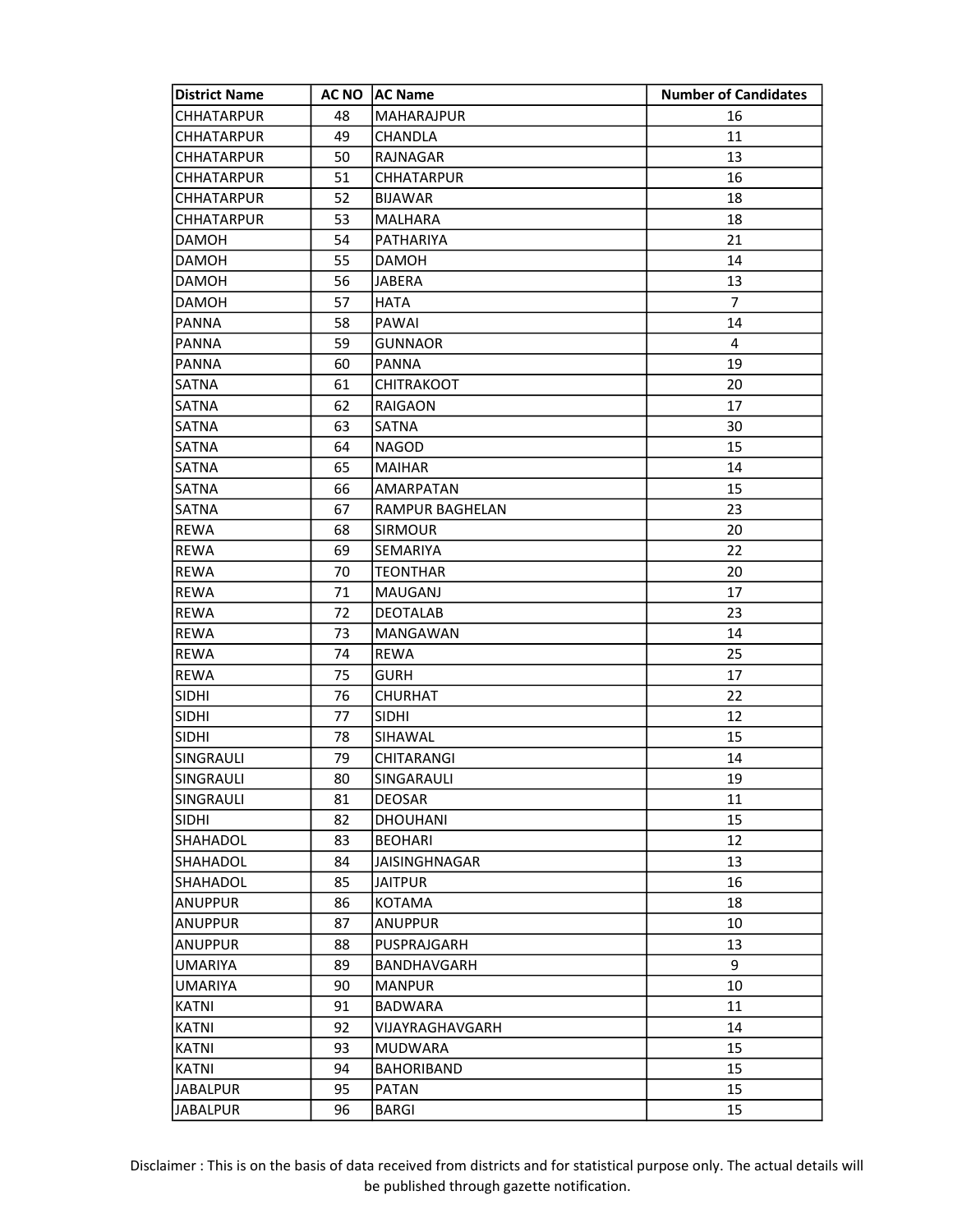| <b>District Name</b> | <b>AC NO</b> | <b>AC Name</b>        | <b>Number of Candidates</b> |
|----------------------|--------------|-----------------------|-----------------------------|
| <b>JABALPUR</b>      | 97           | <b>JABALPUR EAST</b>  | 11                          |
| <b>JABALPUR</b>      | 98           | <b>JABALPUR NORTH</b> | 24                          |
| <b>JABALPUR</b>      | 99           | JABALPUR CANTT        | 14                          |
| JABALPUR             | 100          | JABALPUR WEST         | 14                          |
| <b>JABALPUR</b>      | 101          | PANAGAR               | 14                          |
| <b>JABALPUR</b>      | 102          | <b>SIHORA</b>         | 7                           |
| <b>DINDORI</b>       | 103          | <b>SHAHPURA</b>       | $\overline{7}$              |
| <b>DINDORI</b>       | 104          | <b>DINDORI</b>        | 8                           |
| MANDLA               | 105          | <b>BICHHIYA</b>       | 13                          |
| MANDLA               | 106          | <b>NIWAS</b>          | 6                           |
| MANDLA               | 107          | <b>MANDLA</b>         | 6                           |
| BALAGHAT             | 108          | <b>BAIHAR</b>         | 9                           |
| BALAGHAT             | 109          | LANJI                 | 14                          |
| BALAGHAT             | 110          | PARASWADA             | 15                          |
| BALAGHAT             | 111          | <b>BALAGHAT</b>       | 18                          |
| <b>BALAGHAT</b>      | 112          | WARASEONI             | 13                          |
| BALAGHAT             | 113          | <b>KATANGI</b>        | 18                          |
| <b>SEONI</b>         | 114          | <b>BARGHAT</b>        | 7                           |
| <b>SEONI</b>         | 115          | <b>SEONI</b>          | 19                          |
| <b>SEONI</b>         | 116          | <b>KEOLARI</b>        | 12                          |
| <b>SEONI</b>         | 117          | LAKHNADON             | 8                           |
| NARSINGHPUR          | 118          | GOTEGAON              | 8                           |
| NARSINGHPUR          | 119          | <b>NARSINGPUR</b>     | 11                          |
| NARSINGHPUR          | 120          | <b>TENDUKHEDA</b>     | $\overline{7}$              |
| <b>NARSINGHPUR</b>   | 121          | <b>GADARWARA</b>      | 11                          |
| CHHINDWARA           | 122          | <b>JUNNARDEO</b>      | 9                           |
| CHHINDWARA           | 123          | AMARWARA              | $\overline{7}$              |
| CHHINDWARA           | 124          | CHURAI                | 13                          |
| CHHINDWARA           | 125          | SAUSAR                | 20                          |
| CHHINDWARA           | 126          | <b>CHHINDWARA</b>     | 15                          |
| CHHINDWARA           | 127          | PARASIYA              | 10                          |
| CHHINDWARA           | 128          | PANDHURNA             | 11                          |
| <b>BETUL</b>         | 129          | MULTAI                | 11                          |
| <b>BETUL</b>         | 130          | AMLA                  | 13                          |
| <b>BETUL</b>         | 131          | <b>BETUL</b>          | 13                          |
| <b>BETUL</b>         | 132          | GHODADONGRI           | 12                          |
| <b>BETUL</b>         | 133          | <b>BHAINSDEHI</b>     | 7                           |
| HARDA                | 134          | TIMARNI               | 8                           |
| <b>HARDA</b>         | 135          | <b>HARDA</b>          | 12                          |
| HOSHANGABAD          | 136          | <b>SEONI MALWA</b>    | 14                          |
| <b>HOSHANGABAD</b>   | 137          | <b>HOSHANGABAD</b>    | 14                          |
| <b>HOSHANGABAD</b>   | 138          | SOHAGPUR              | 13                          |
| HOSHANGABAD          | 139          | PIPARIYA              | 9                           |
| RAISEN               | 140          | <b>UDAIPURA</b>       | 10                          |
| RAISEN               | 141          | <b>BHOJPUR</b>        | 12                          |
| RAISEN               | 142          | SANCHI                | 12                          |
| RAISEN               | 143          | SILWANI               | 19                          |
| VIDISHA              | 144          | VIDISHA               | 14                          |
| VIDISHA              | 145          | <b>BASODA</b>         | 12                          |
|                      |              |                       |                             |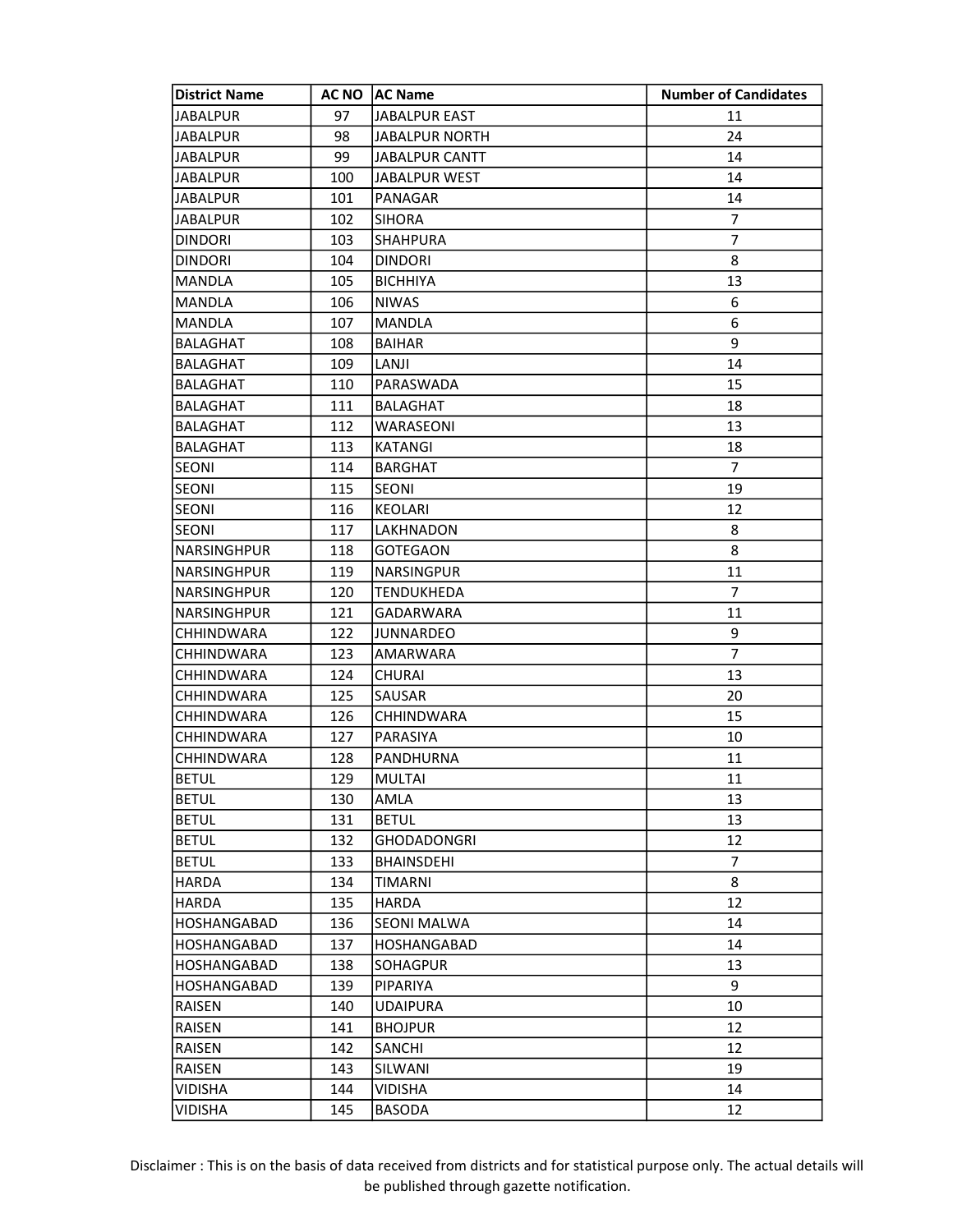| <b>District Name</b> | <b>AC NO</b> | <b>AC Name</b>                  | <b>Number of Candidates</b> |
|----------------------|--------------|---------------------------------|-----------------------------|
| VIDISHA              | 146          | <b>KURWAI</b>                   | 8                           |
| VIDISHA              | 147          | SIRONJ                          | 15                          |
| VIDISHA              | 148          | SHAMSHABAD                      | 13                          |
| <b>BHOPAL</b>        | 149          | <b>BERASIA</b>                  | 8                           |
| <b>BHOPAL</b>        | 150          | <b>BHOPAL UTTAR</b>             | 9                           |
| <b>BHOPAL</b>        | 151          | <b>NARELA</b>                   | 31                          |
| <b>BHOPAL</b>        | 152          | <b>BHOPAL DAKSHINA-PASHCHIM</b> | 18                          |
| <b>BHOPAL</b>        | 153          | <b>BHOPAL MADHYA</b>            | 15                          |
| <b>BHOPAL</b>        | 154          | <b>GOVINDPURA</b>               | 17                          |
| <b>BHOPAL</b>        | 155          | <b>HUZUR</b>                    | 13                          |
| <b>SEHORE</b>        | 156          | <b>BUDHNI</b>                   | 15                          |
| <b>SEHORE</b>        | 157          | <b>ASHTA</b>                    | 9                           |
| <b>SEHORE</b>        | 158          | <b>ICHHAWAR</b>                 | 14                          |
| <b>SEHORE</b>        | 159          | Sehore                          | 11                          |
| RAJGARH              | 160          | NARSINGHGARH                    | 11                          |
| RAJGARH              | 161          | <b>BIAORA</b>                   | 10                          |
| RAJGARH              | 162          | RAJGARH                         | 11                          |
| RAJGARH              | 163          | <b>KHILCHIPUR</b>               | 9                           |
| RAJGARH              | 164          | SARANGPUR                       | 7                           |
| <b>AGAR MALWA</b>    | 165          | <b>SUSNER</b>                   | 9                           |
| AGAR MALWA           | 166          | AGAR                            | 8                           |
| <b>SHAJAPUR</b>      | 167          | <b>SHAJAPUR</b>                 | 12                          |
| <b>SHAJAPUR</b>      | 168          | SHUJALPUR                       | 10                          |
| <b>SHAJAPUR</b>      | 169          | KALAPIPAL                       | 8                           |
| <b>DEWAS</b>         | 170          | <b>SONKATCH</b>                 | 12                          |
| <b>DEWAS</b>         | 171          | <b>DEWAS</b>                    | 12                          |
| DEWAS                | 172          | <b>HATPIPLIYA</b>               | 8                           |
| <b>DEWAS</b>         | 173          | KHATEGAON                       | 11                          |
| <b>DEWAS</b>         | 174          | <b>BAGLI</b>                    | 9                           |
| KHANDWA              | 175          | <b>MANDHATA</b>                 | 6                           |
| <b>KHANDWA</b>       | 176          | <b>HARSUD</b>                   | 8                           |
| <b>KHANDWA</b>       | 177          | <b>KHANDWA</b>                  | 7                           |
| KHANDWA              | 178          | PANDHANA                        | 8                           |
| <b>BURHANPUR</b>     | 179          | NEPANAGAR                       | 7                           |
| <b>BURHANPUR</b>     | 180          | <b>BURHANPUR</b>                | 10                          |
| KHARGONE             | 181          | <b>BHIKANGAON</b>               | 8                           |
| KHARGONE             | 182          | BADWAHA                         | 12                          |
| <b>KHARGONE</b>      | 183          | MAHESHWAR                       | 8                           |
| KHARGONE             | 184          | KASRAWAD                        | 8                           |
| KHARGONE             | 185          | KHARGONE                        | 10                          |
| <b>KHARGONE</b>      | 186          | <b>BHAGWANPURA</b>              | 8                           |
| <b>BARWANI</b>       | 187          | SENDHWA                         | 7                           |
| BARWANI              | 188          | <b>RAJPUR</b>                   | 5                           |
| BARWANI              | 189          | PANSEMAL                        | 7                           |
| BARWANI              | 190          | <b>BARWANI</b>                  | 7                           |
| <b>ALIRAJPUR</b>     | 191          | ALIRAJPUR                       | 5                           |
| <b>ALIRAJPUR</b>     | 192          | JOBAT                           | 8                           |
| JHABUA               | 193          | JHABUA                          | 9                           |
| JHABUA               | 194          | THANDLA                         | 8                           |